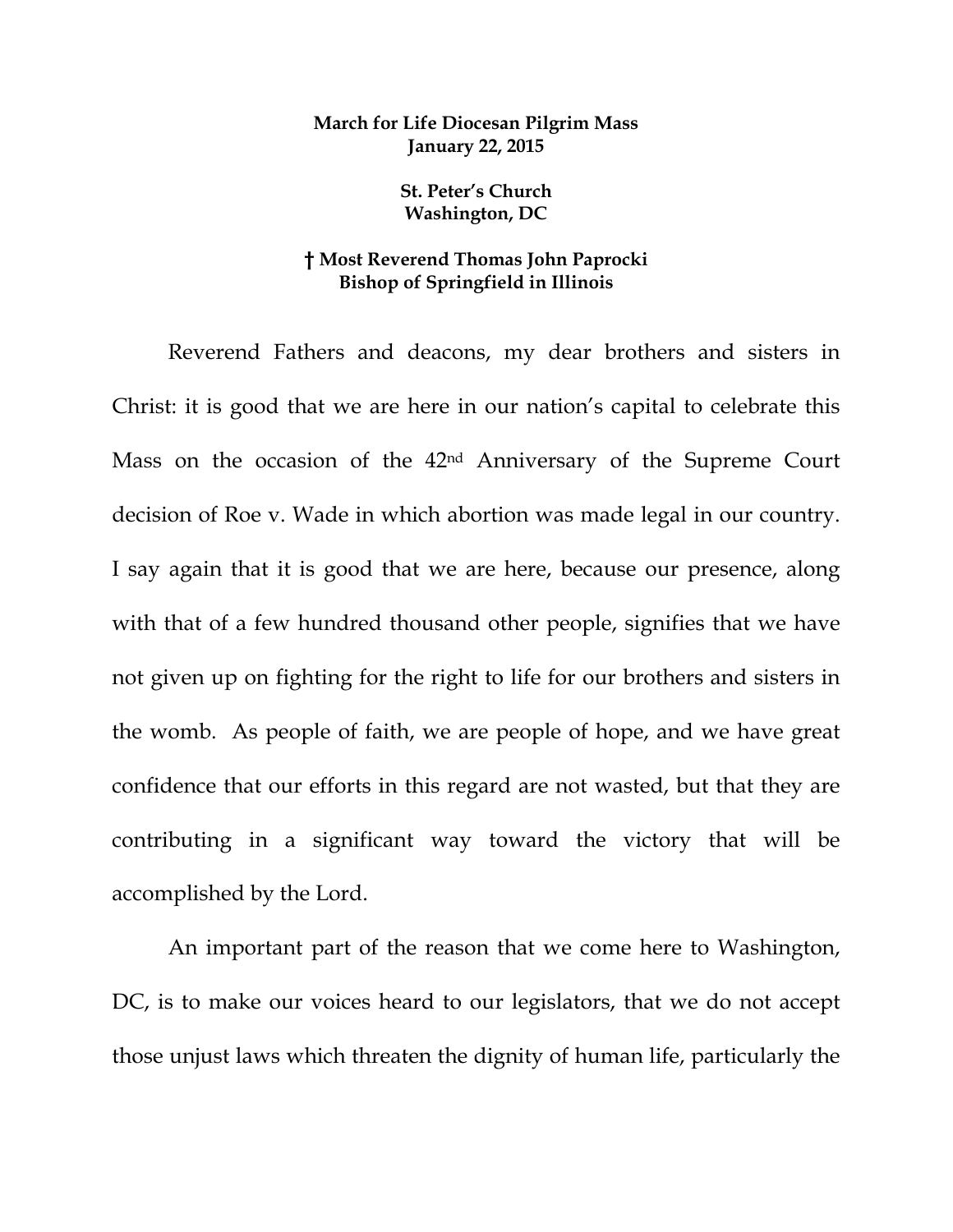life of the most innocent in the wombs of their mothers. It is our hope that our voices will bring about a conversion of heart to those who continue to support these laws. We pray that the truth of the goodness of every human life will result in the overturning of these laws so that all might have the opportunity to experience this great gift of life which we so thoroughly enjoy.

At the same time, however, we must be aware that there is far more to this problem that a set of unjust laws. Some might think that if *Roe v. Wade* was overturned, the problem would go away. We know better than that. To focus all of our energy simply on changing these laws would be to adopt a Band-Aid approach to the issue, a strategy which only deals with one part of the problem without getting at the underlying causes of the problem.

In his recent address to members of the Diplomatic Corps accredited to the Holy See, Pope Francis offered a helpful reflection which gets at the heart of the underlying problem of many of the tragic situations that we are facing in our world. He drew upon the recent celebration of Christmas as a lens through which to view our present circumstances. He said the following:

2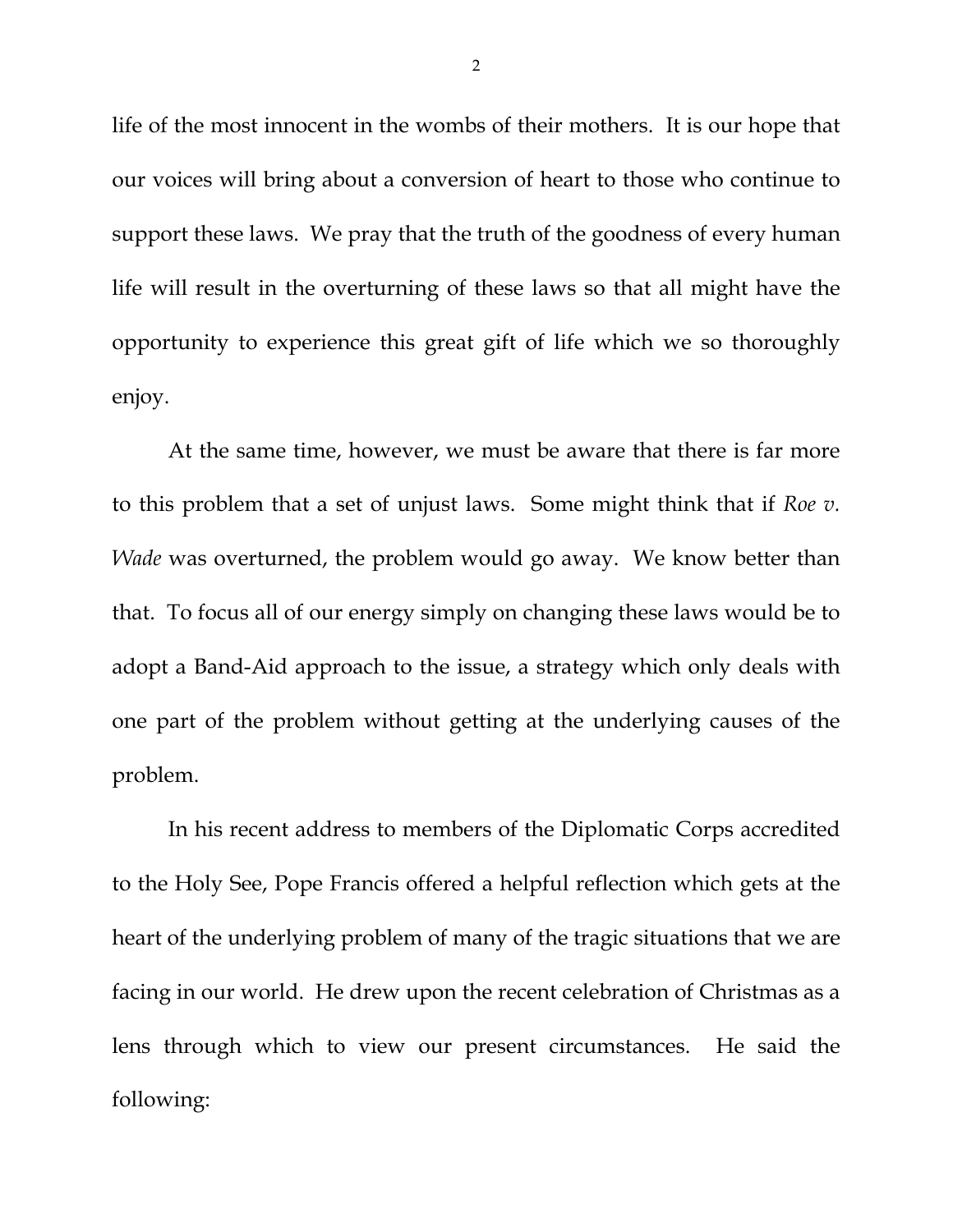The Christmas stories themselves show us the hardened heart of a humanity which finds it difficult to accept the Child. From the very start, he is cast aside, left out in the cold, forced to be born in a stable since there was no room in the inn (cf. Lk 2:7). If this is how the Son of God was treated, how much more so is it the case with so many of our brothers and sisters! Rejection is an attitude we all share; it makes us see our neighbor not as a brother or sister to be accepted, but as unworthy of our attention, a rival, or someone to be bent to our will. This is the mindset which fosters that "throwaway culture" which spares nothing and no one: nature, human beings, even God himself. It gives rise to a humanity filled with pain and constantly torn by tensions and conflicts of every sort.1

The Holy Father goes on to use this theme of the "throwaway culture" to speak of the many ways in which human lives have been affected by this mindset, from terrorism and violence to the treatment of the sick and elderly.

 In an address in 2013 to a group of medical professionals, he connected the idea of this throwaway culture to abortion, saying that the mindset behind this culture "enslaves the hearts and minds of so many" and that it "asks for the elimination of human beings, especially if they are physically or socially weaker."2

 As the Holy Father so clearly describes, what we are up against is more than just a set of laws, but an entire culture that challenges the dignity of human life at its many levels, especially the unborn. Our task,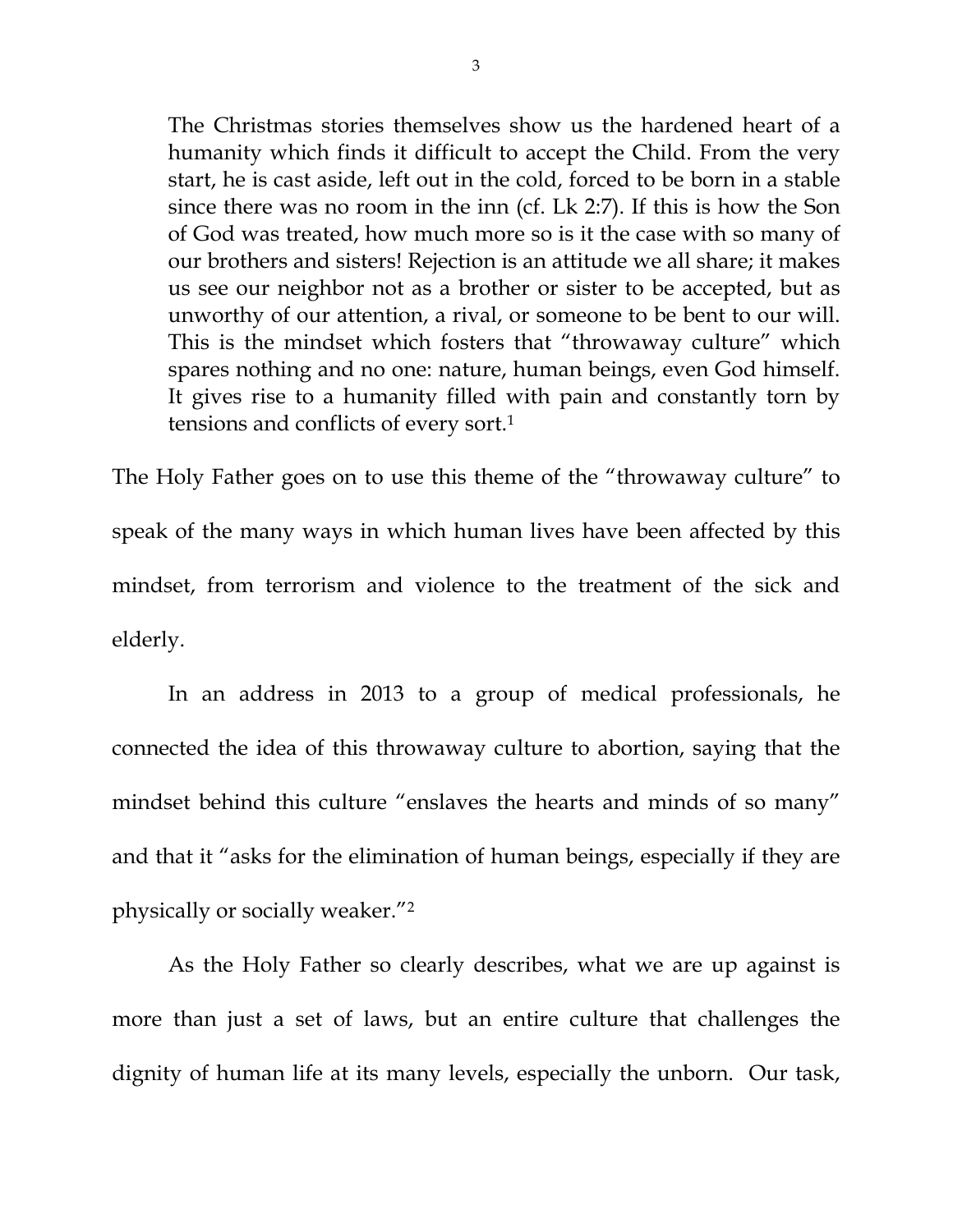then, is to strive to change not only laws, which is important, but also to work to change the culture in which we find ourselves.

 Healing the culture is no small task. It requires a change in how we view human beings around us and it requires a change of heart for an entire society, not just a set of lawmakers. Admittedly, this sounds like an extremely difficult, if not impossible, prospect. It is in moments like this, though, that we must draw upon our faith, the faith which reminds us that "for God all things are possible" (Matthew 19:26). From this assurance of the Lord's promise to aid us and the confidence that life will reign victorious, we push forward with renewed energy.

 Last September, at our convocation of priests in the diocese, one of our main speakers was Father Robert Spitzer, a very intelligent and dynamic Jesuit priest. One of his main points was that in order to effect change at various levels, an important thing to focus on is the culture. He mentioned that the best plans for change will be ineffective if the culture in which those changes are proposed is not open to those changes.

 Father Spitzer emphasized the importance of focusing on the youth as the target audience when addressing the culture, as they will have the greatest opportunity to effect long-term changes in the culture. This is one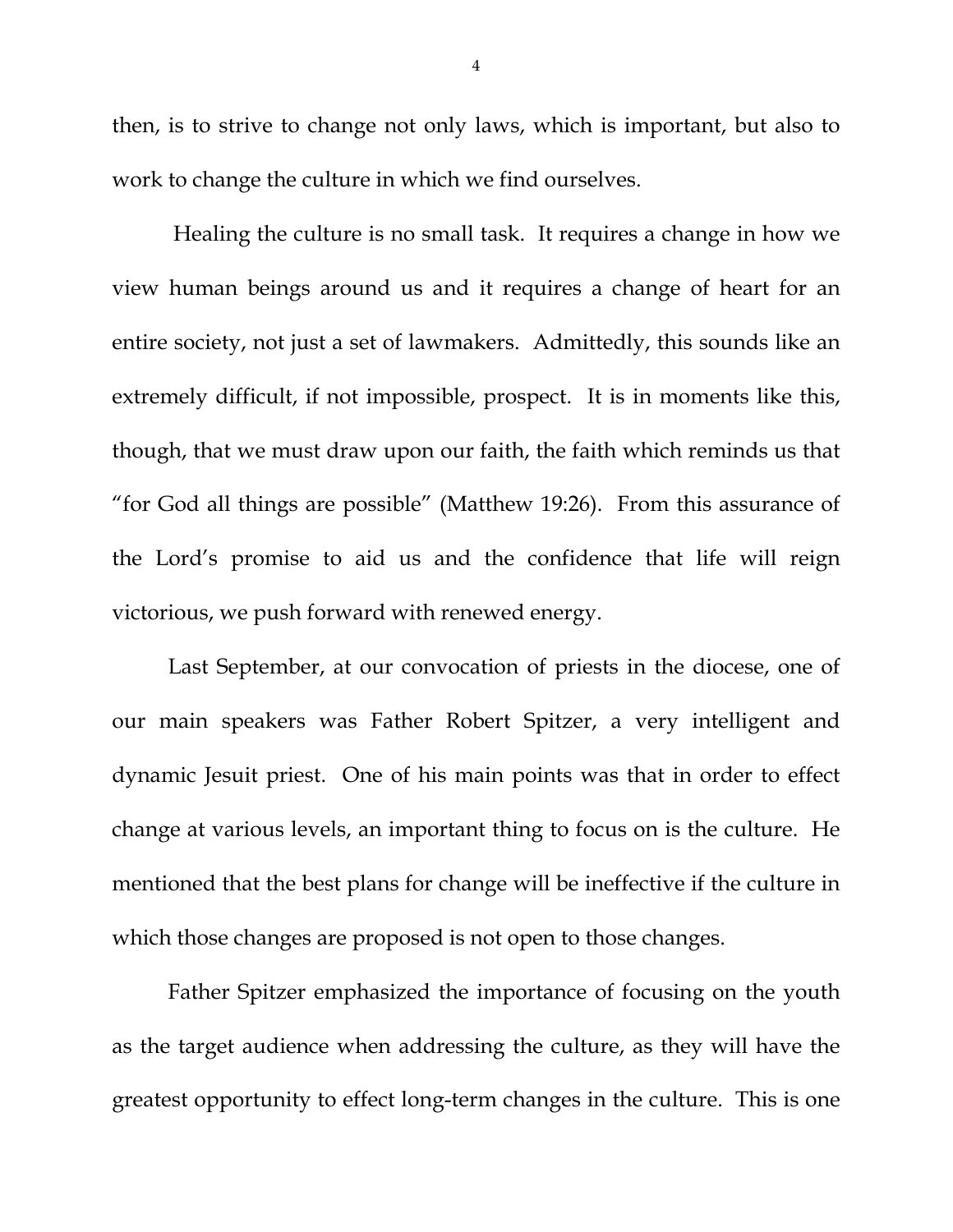of the reasons that our gathering here in Washington, DC, is so encouraging, because it is dominated by so many young people. You are committed to the cause of life and are determined to remain steadfast in fighting for the movement from a throwaway culture to a culture of life in which not only *laws* protect the dignity of human life at every stage, but in which *hearts* understand and believe in that precious gift.

 As you return to your homes, it will be critical that you continue the fight for life by constantly seeking to find ways to heal the culture. This begins be looking at ourselves and seeing ways in which we may not be respecting the dignity of ourselves or those around us. We are invited to overcome the temptation to buy in to the materialistic and self-centered culture in which we live and to turn our eyes and our hearts to those around us, especially those from whom we shy away or who are pushed away by society.

 As difficult as it might be to load a bus and ride overnight to march in less than ideal weather, it will be even more difficult to live your faith every day in a culture that is often indifferent, and indeed sometimes hostile to that faith. Being faced with a challenge did not deter the saints from pushing forward, for they took very seriously the words that Jesus

5